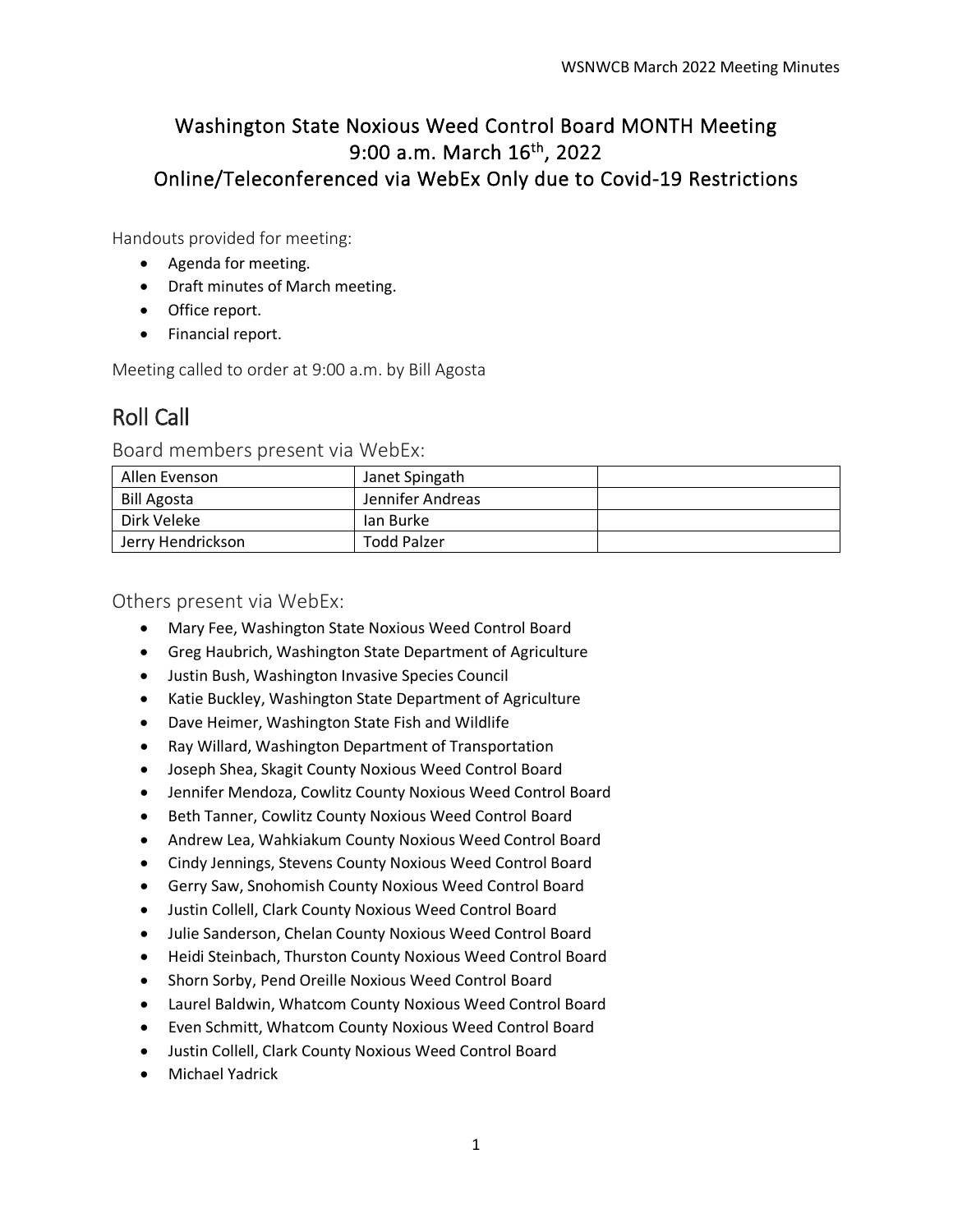# Minutes of the Previous Meeting

The Board reviewed and approved the draft meeting minutes for the January  $20<sup>th</sup>$  meeting.

## Board Member Comments

- Dirk reported that Chelan County now has 2 new board members, after a tough search, so they now have a full board.
- Janet Spingath let everyone know about a presentation she and Anne will be giving to some middle school and high schools students
- Todd Palzer reported that DNR was successful in getting \$5 million in salmon recovery funding, \$2 million will go to invasive species control for restoration measures.

# Office Reports

- Mary and Anne attended many meetings, including Douglas County Survey meetings, Lake Roosevelt Flowering Rush Meetings, UW Botanical Symposium, WISC's quarterly meeting, and many others.
- Anne and Mary presented to Grant County NWCB.
- Anne helped organize and present for WISC's invasive species week presentation on riparian area weeds.
- Anne attended all days of the NW Flower and Garden Show in Seattle.
- Anne continued with general education and outreach activities, including sending out publications, updating weed guides, and other projects.
- Mary continued her administration work and support, including resolving budget issues, working with Victoria BC on Italian arum response, legislative discussions on Japanese eelgrass, working on the WSDOT assessment report and results, and many other projects.

## Budget Report

- The financial report was pretty status quo, except for the update to Anne's salary, which put the board's budget over by around \$8000.
	- $\circ$  In exchange for that expense, the bee-u-tify seed packets are not being ordered unless we can find other funds with WSDA for that.
- There has not been much travel spent, and publication printings will start to be spent between now and the end of June.
	- o The class A grants reimbursements will be paid by the end of June.
- The legislature has not allocated any additional budget to the weed board, beyond what they usually give.

# State Agency Updates

**WSDA** 

- Greg reported that they received around \$5.5 million for Japanese beetle eradication, from the supplemental budget.
	- o As well as money for spongy moth eradication.
	- o \$100,000 for tree-of-heaven and spotted lanternfly program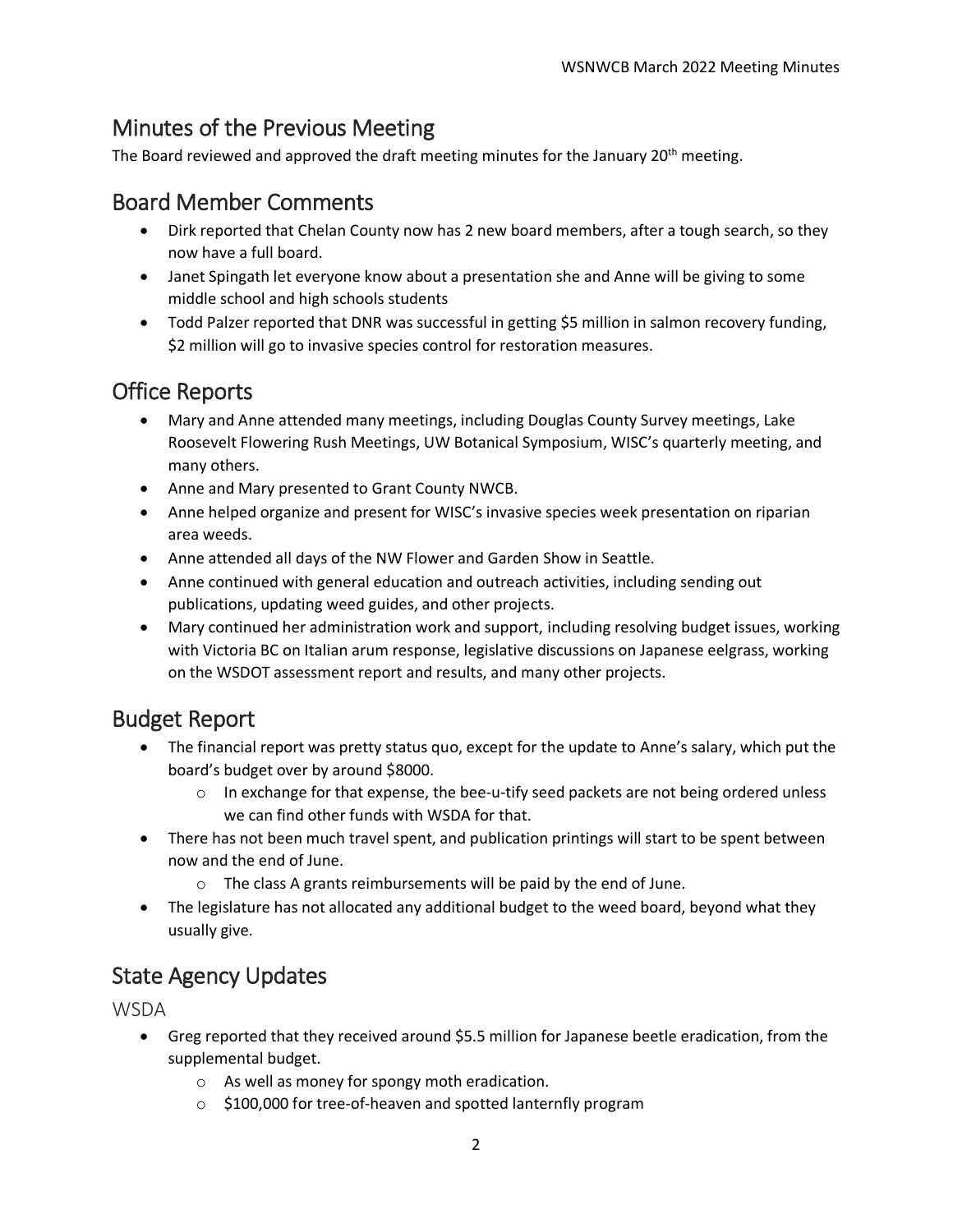- Most of that will be used as match for \$75,000 from the Forest Service to go out and map tree-of-heaven in high-risk areas.
- Then work with the owners to remove tree-of-heaven from those sites
- **There will likely be on-going funding for this program**
- o In 2021 there was 15% cuts due to COVID, and the invasive species program got most of those cuts. It didn't end up being removed from the budget.
	- **The supplemental budget returned most of that, which will fill Greg's** replacement position
- \$50,000 grant for parrot feather
- Past NPDES permits are going to be allowed to be continued until new permits are developed.
	- $\circ$  Greg has been talking with Department of Ecology to separate some of these permits out, to keep controlling invasive species in some areas if other permits get taken to court.
	- o Electronic permitting has sped up the process a lot.

Washington Invasive Species Council

- Justin reported that WISC funding was extended for 10 years by the legislature
- This is a biannual reporting year for the council, so Justin was working on that report, through December 2022
- Since 2016, WISC have reached 2.6 million people on invasive species
- The day of this board meeting was WISC's new education specialist, Chelsea Krimme's, first day
- WISC had 2 upcoming response exercises, one on oak death.
- WISC had some upcoming professional development courses, and other trainings like SCUBA and boat decontamination.
- The flowering rush control cost sharing agreement has been in effect, and the 2022 agreement will be beginning soon.
- The supplemental state budget allocated \$8.6 million to European green crab response.
	- $\circ$  \$1.6 million of that will be going to RCO and WISC to control European green crab response agreements.
- There was also \$500,000 allocated for grants for aquatic invasive plant control
- In 2021 WISC had a citizen science census of tree-of-heaven in Washington. The trees have now been found in 26, out of 39 counties, up from being known in 18 counties.
	- o WISC will be making the response plan for tree-of-heaven, with WSDA and their funding.

#### Pollinator Health Task Force

- Katie reported on some projects that intersect with noxious weeds.
	- $\circ$  There will be a report next year, on pollinator health in Washington, including information on noxious weeds
	- $\circ$  Katie is working on a report of environmental and economic impacts of noxious weeds on pollinator health
	- o The task force may have funding to help with the bee-u-tify seed packets.
		- **There is education and outreach to nurseries and consumers to encourage** planting native plants for pollinators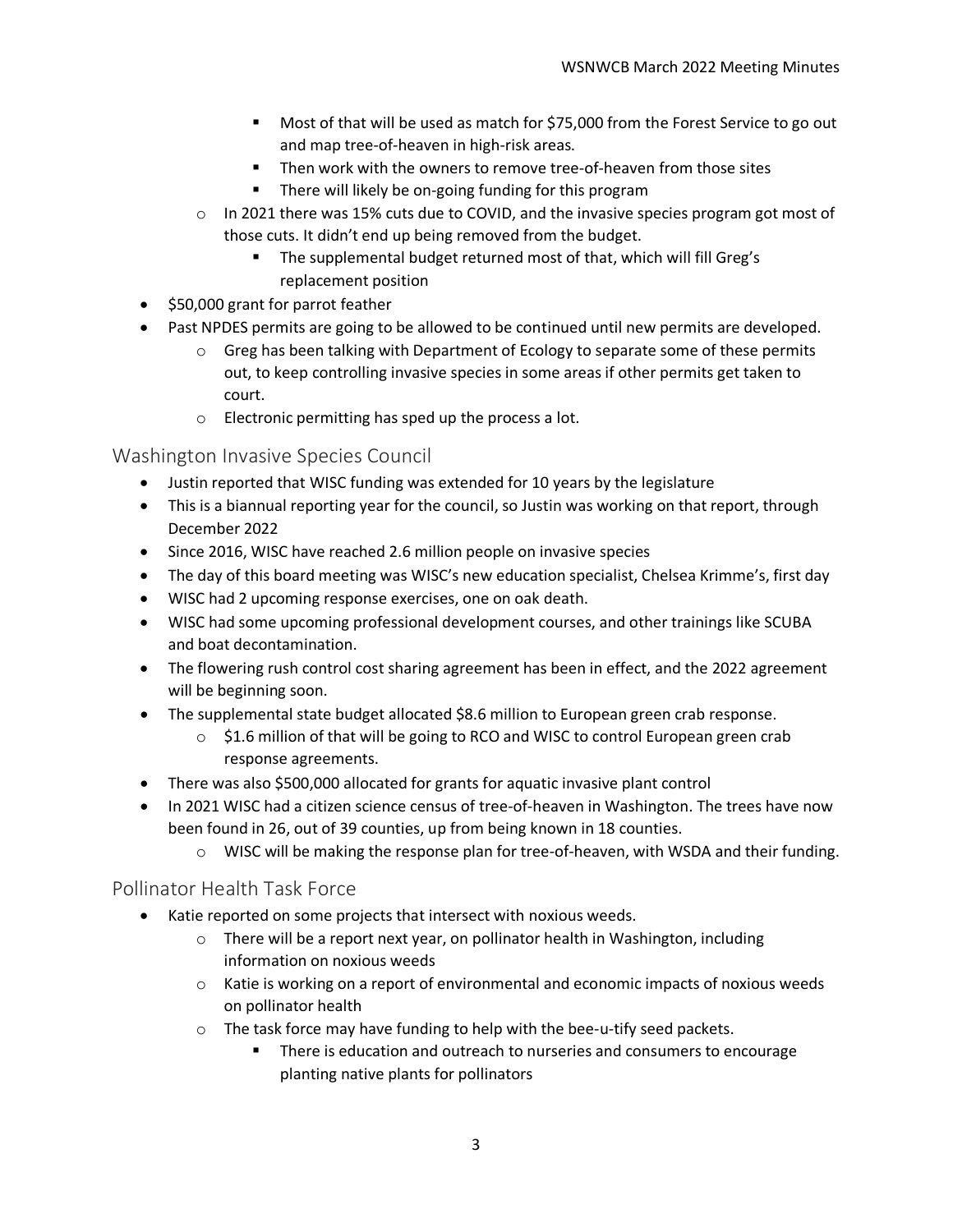## Washington Fish & Wildlife

- Dave is pulling together the 2021 reports on herbicide use reported to them.
- Dave reported that it has been difficult to hire staff and seasonals, and hopes it will be better in the next year.
- They are working with a few counties on different noxious weed control projects in certain areas around the state, like knotweed control in Grays Harbor County.
- F&W have been training staff and holding trainings to teach how to run an airboat, especially to control European green crab.
- The agency may be hiring a sustainability coordinator with the goal of getting the agency be more sustainable.
	- $\circ$  The person they have been working with was educated more on herbicide use by Dave, after she had concerns and questions.

## Washington Department of Transportation

- Ray reported that their IPM plans are well situated with funding and a proposal.
	- o They are behind with funding for treating trees and weed control.
	- $\circ$  With inflation, over the last 20 years funding for invasive plant controls has gone down
	- o IPM helps them make up for that funding gap
	- o They are having to rehire and train 70 new staff to work on maintenance and preservation
- To help allocate resources efficiently, Ray has been using a geographic data dashboard, called HATS, with information on past and future planned treatments.
	- $\circ$  There will eventually be a resource that all states can use to decide how to manage their roadside landscapes.
- The board discussed having a motion to indorse WSDOTs plan for mapping and eradicating weeds along their corridors, to the counties and their NWCB coordinators.

| $\ddot{\phantom{1}}$ | Janet Spingath    | Moved to indorse WSDOT's plan for mapping and eradicating<br>weeds along their corridors. |
|----------------------|-------------------|-------------------------------------------------------------------------------------------|
|                      | Jerry Hendrickson | Seconded the motion.                                                                      |
|                      | The Board         | All in favor, no opposed, motion passed.                                                  |

## Washington Department of Natural Resources

- Todd reported on the operating budget of their Spartina & Flowering Rush, Lakes & Rivers In-Water, Riparian, and Washington Conservation Crew/Puget SoundCorps invasive species control projects.
	- $\circ$  Spartina could be completely eradicated with all the effort and funding they have put in so far.
	- o Flowering rush is going to be the next big push after Spartina is controlled.
	- $\circ$  The in-water project focuses are elodea, parrotfeather, and yellow flag iris.
	- o The riparian focus is knotweed and Phragmites.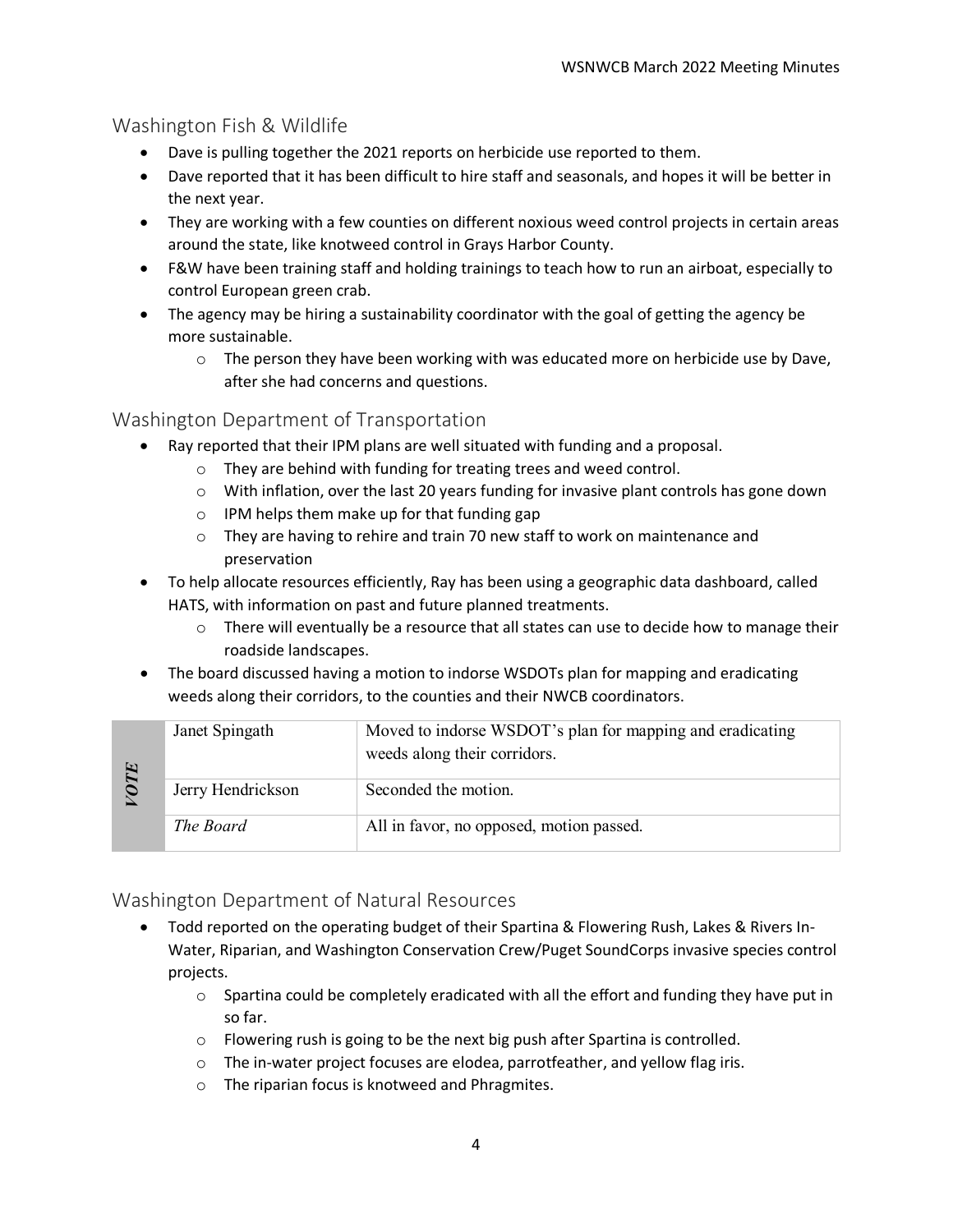- $\circ$  The WCC funding had been reduced by 40%, and the upcoming season has been reduced by a lot of working days. This is going to have a big impact on how much work they are going to be able to do throughout the state. Todd is hopeful next year will have higher funding.
- In 2021, there was some funding for projects around the state on a lot of different invasive weed control projects
	- $\circ$  They also provided 151 crew days to projects around the state, who worked on restoring 2,475 acres

# Committee Updates

### Executive Committee

• Emily Stevenson, from Skamania County, asked to be removed from the committee. Joseph Shea, from Skagit County will be replacing her.

### Noxious Weed Committee

• Steve Burke, from King County, is having one of his staff, Tom Erler sit on the committee in his place.

### Douglas County Survey Committee

- Mary reported on two meetings about the survey, one general planning, and one smaller, to discuss the on-the-ground survey
	- o Dale Whaley and Mark Eyler will be conducting the survey.
	- $\circ$  The survey will be done a couple days in a couple weeks in May and June, to break up the flowering season.
	- o Greg Haubrich and his staff will get the up to date GPS data to Dale.

## Education Committee

- Janet reported on the first education committee meeting.
	- $\circ$  The committee went over the board's audience, message, partners, resources, goals, and brainstormed projects.
- Some audience priorities are agricultural producers, Spanish-speaking populations, elementary school students  $(4^{th}-5^{th})$  grade,) and governmental agencies and departments.
- Some goals are to identify education gaps and needs, what species and publications our neighbors have, and make more publications
- Twitter will be added to our social media resources, in addition to Instagram and Facebook
- We will work on projects like: a brochure on priority aquatic species, tree of heaven doorhanger, modifying curriculum from WISC, put on a free pesticide recertification course, and many others.

# Discussion Topics

Victoria, British Columbia, Italian arum

• Bill summarized what has been happening in Victoria with Italian arum.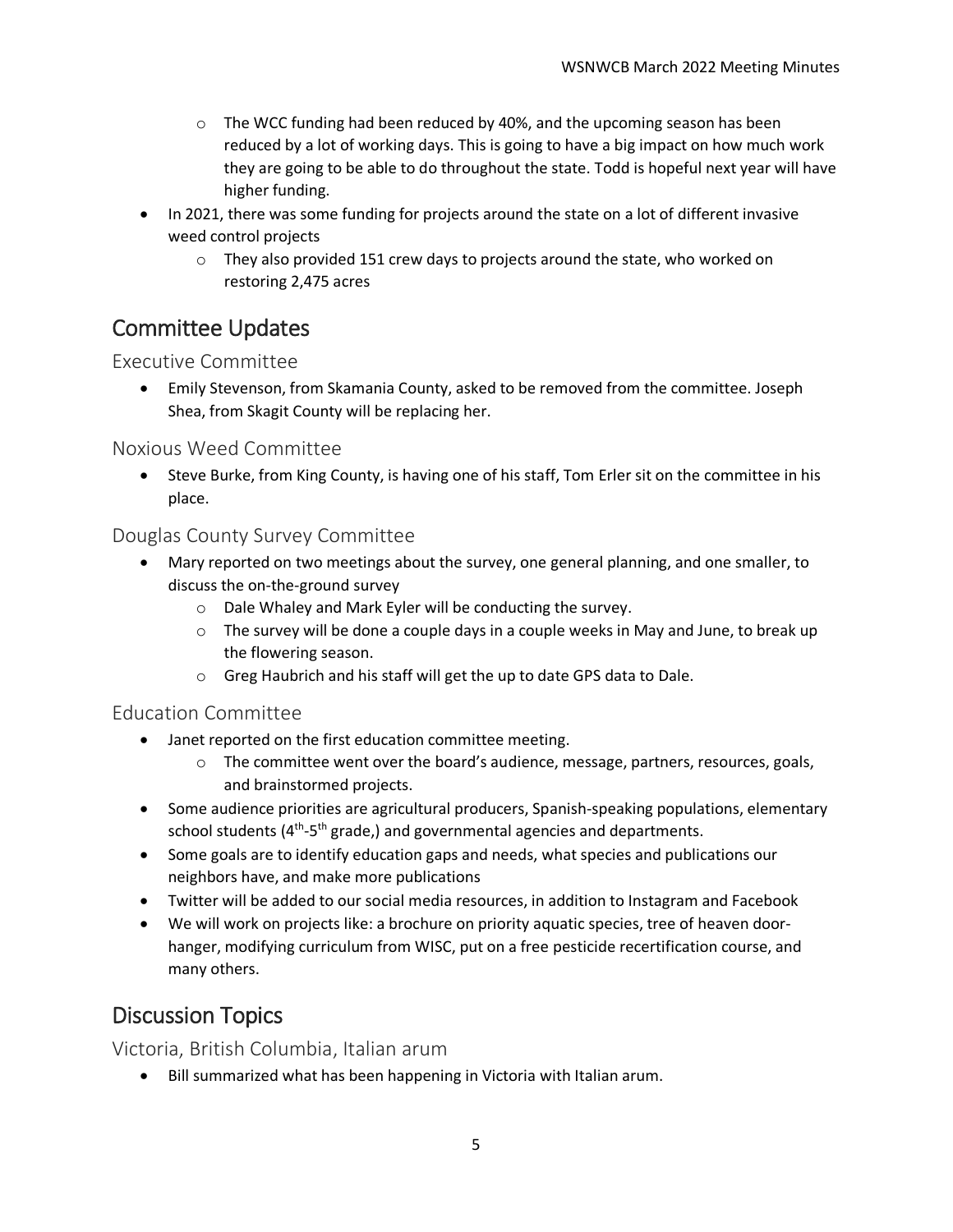- $\circ$  In early February, the Horticultural Center of the Pacific, told a Victorian newspaper that there was a problem with Italian arum. They thought it was spreading from United States' counties.
- $\circ$  The newspaper put out an article saying that counties in the US were spreading arum to Victoria.
- $\circ$  A paper in San Juan County picked up the article, and added on that people from San Juan County were spreading arum to Canada.
- $\circ$  Jason Ontjes, the coordinator for San Juan County, had the idea to write a rebuttal article to the San Juan Islander. This helped end San Juan citizens from feeling bad about arum. Part of this article is that arum is only being spread locally in San Juan, and not being spread by boat or bird to more remote islands of the San Juans.
- $\circ$  The State Weed Board's British Colombian counterpart said that the claim that arum was coming from the US was ridiculous, and was embarrassed that we were having to deal with this claim. She pointed out:
	- Arum is a common garden plant on Vancouver Island
	- Arum is legal to buy in nurseries and online in Victoria and British Columbia.
	- She is putting together outreach materials on arum, to promote its control.
- $\circ$  In Washington, it is on our quarantine list, and thus not allowed to be sold by nurseries in or to Washington state
- $\circ$  Bill wrote to the Victorian newspaper's editor, and to the horticultural society, on behalf of the state weed board, pointing out that Washington has Arum, though several counties are working on controlling it. Washington and our state's counties would be happy to help them with their arum problem, though it will be difficult to control their arum until they stop planting it and being allowed to buy it.
	- Bill never got a response, acknowledgement, or apology.

#### Weed Free Gravel and Aggregate

- Joe updated the board on his progress on weed free gravel
	- $\circ$  Many counties and agencies are interested in working on getting a weed-free gravel certification going in our state
	- o Joe also met with NAISMA on their weed free gravel certification
	- o It may be time to change the certification from weed-free to some other wording, to avoid confusion if there is a bit of weed seed in these aggregate materials.
- Joe has no idea when this will all be coming together, state-wide. In Skagit County, they hope to have a program in the next two years.
	- $\circ$  Joe would like more input from agencies and counties before putting together a statewide certification.

## Coordinators Forum

- Jennifer, from Cowlitz County, just hired two inspectors, and they will be hiring field techs in the next month or so. They are looking to fill one more board position.
- Andy, from Wahkiakum County, their program will start up in April. Later this season, an aquatic application for Puget Island. They are meeting next week with their board and conservation district to coordinate their future efforts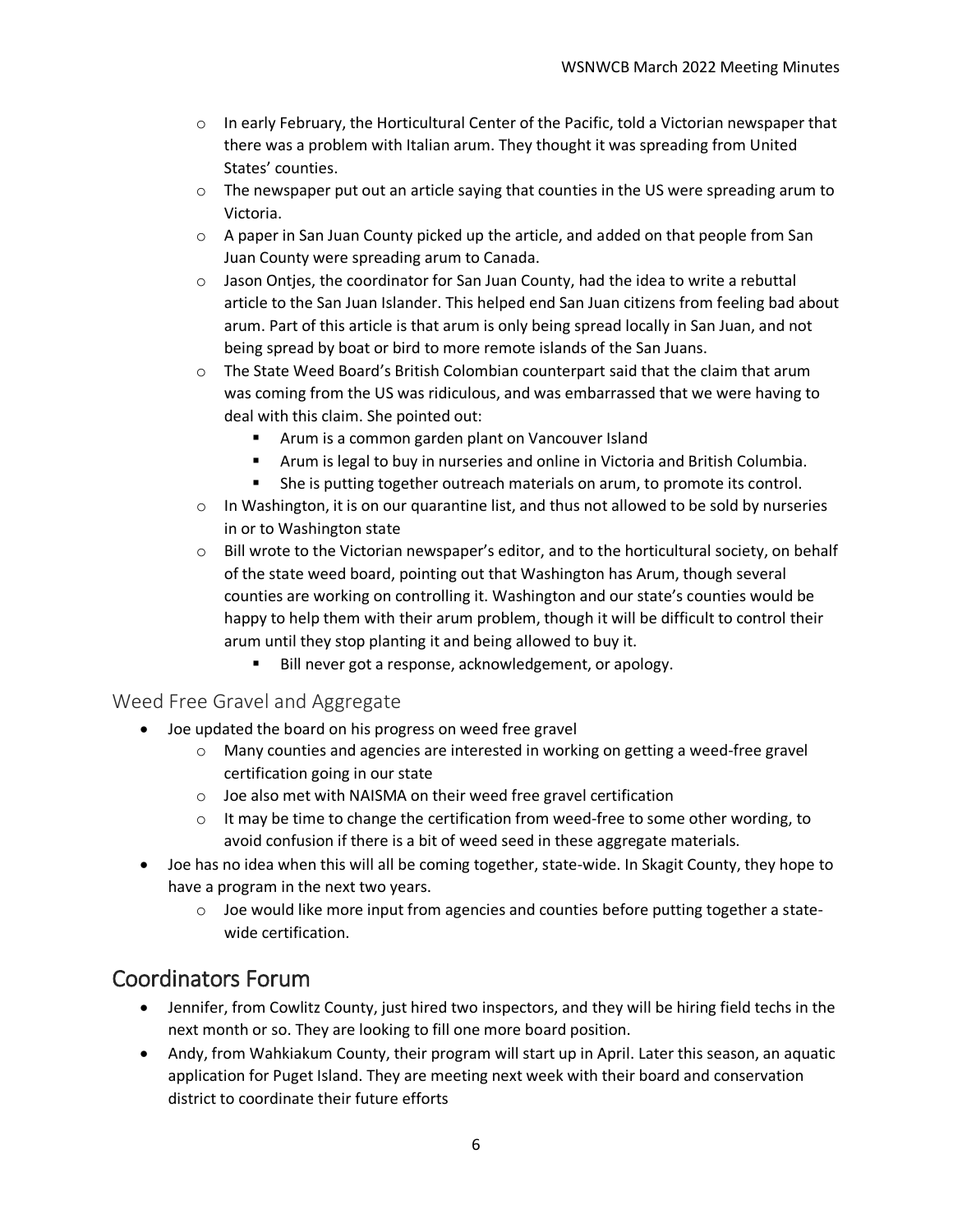- Cindy Jennings, from Steven's County, got a raise in their assessment. It is not as high as they would have hoped, but it will help. They just hired a new field manager, who is young and enthusiastic.
- Gerry Saw, from Snohomish County, will be hiring an assistant soon. She is hopeful to have them hired by the start of the season soon. Gerry has been reporting weeds along I-5 to WSDOT's regional office. She has respect for their staff working along the highway.
- Joe Shea, from Skagit County, just made an offer for a second full-time position, that they are hopeful to be accepted.
- Justin Collell from, Clark County, successfully applied for an early infestation grant program from the Department of Ecology, for a population of variable leaf milfoil. They are also trying to hire some staff, as they only have one field inspector right now.
- Laurel Baldwin, from Whatcom County, has several projects are on the calendar for this year, including a flowering rush project. Spartina work is continuing with Lummi Tribe. They may also be working with the Lummi Tribe on European Green Crab trap checking. 2 years ago 12 bootbrush stations were installed, 4 more are being installed along with more outreach to use them before and after trail use.

# Public Comment

- Michael Yadrick is a certified ecological restoration practitioner in the Seattle-Tacoma area. He has been thinking about the way we use language and serve our communities. Heard a lot of language throughout this meeting, like Japanese eelgrass, Italian arum, and the change of name for gypsy moth to spongy moth. He also feels uncomfortable with the terms invasive and noxious, and how these species are policed parallels with marginalized populations, like people of color. Specifically with the tree-of-heaven and spotted lanternfly campaign and stopping the future threat. So many resources are going into stopping the lanternfly to protect, what Michael feels are capitalistic monocultures, and doesn't really help the community at large. He is also concerned that more of the public aren't speaking at this meeting, and wonders if his and our work isn't resonating with the public at large. He feels that there are some intuitional issues that are feeding into the inequalities we are seeing in our communities. Even decentralizing and using citizen science through apps is very similar to what police use on populations of color. He says that we should do some internal work and re-examine the methods and words we use, and not let bureaucracies run things the way they have been.
	- $\circ$  Bill thanked Michael and invited him to give us any suggestions he has here or in writing
	- o Michael will send in some of his writing and research from his podcast.

The next board meeting will be on May 19<sup>th</sup>, at 9 a.m., via webinar.

The board meeting adjourned at 11:23 a.m.